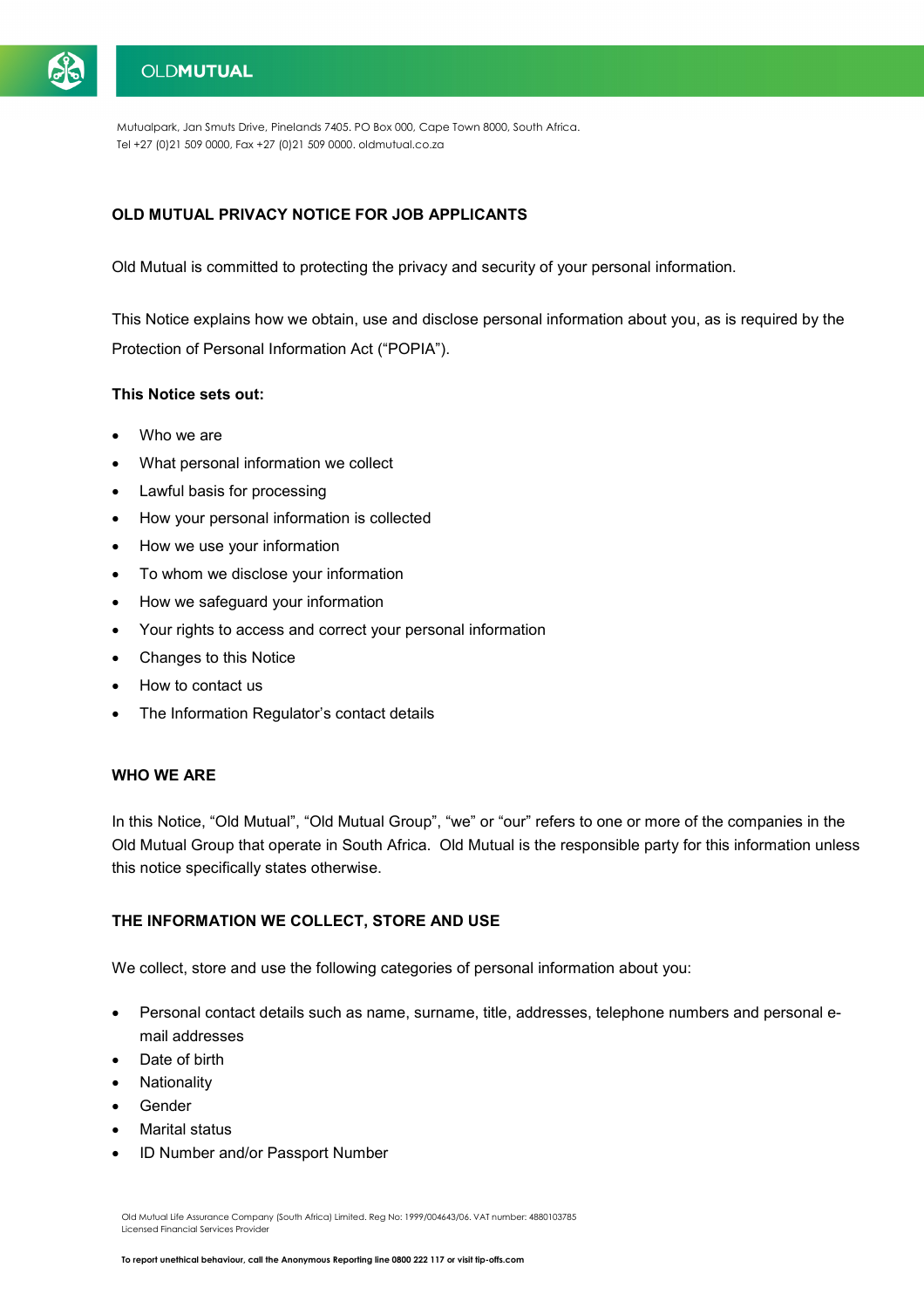- Information pertaining to any disability you might have
- Copies of ID and/or Passport and marriage certificate (where applicable)
- Recruitment information ( including work permit documentation, references and other information included in a CV or cover letter which forms part of the recruitment process, like employment and education history including your qualifications, job application, employment references, right to work information and details of any criminal convictions that you declare.)
- Previous employment details
- Previous salary/income history
- Credit and criminal record check information. This will include ongoing screening where this is required by law or by your position in the organization.

We will also collect, store and use the following categories of Special Personal Information (SPI) as defined in POPIA:

- Information about your race/ethnicity
- Information about criminal convictions/allegations and offences

The type of information we collect will depend on the purpose for which it is collected and used. We will only collect information that we need for a specific purpose.

## **LAWFUL BASIS FOR PROCESSING**

Depending on the processing activity, we rely on the following lawful basis for processing your personal data under POPIA:

- Section 11(1)(b) which relates to processing necessary for the performance of a contract
- Section 11(1)(c) so we can comply with our legal obligations as your employer
- Section 11(1)(d) in order to protect your legitimate interests
- Section 11(1)(f) for the purposes of our legitimate interest

We will only use or disclose personal information concerning an employee's race or ethnic origin, religious beliefs or philosophical or trade union membership, health and criminal behaviour provided to us with your explicit consent or in limited lawful circumstances provided for in POPIA.

Where the information we process is special personal information, the additional bases for processing that we rely on are:

## Race information

• Section 29: which relates to processing that is necessary to identify data subjects and only when this is essential for that purpose; and to comply with laws and other measures designed to protect or advance persons, or categories of persons, disadvantaged by unfair discrimination.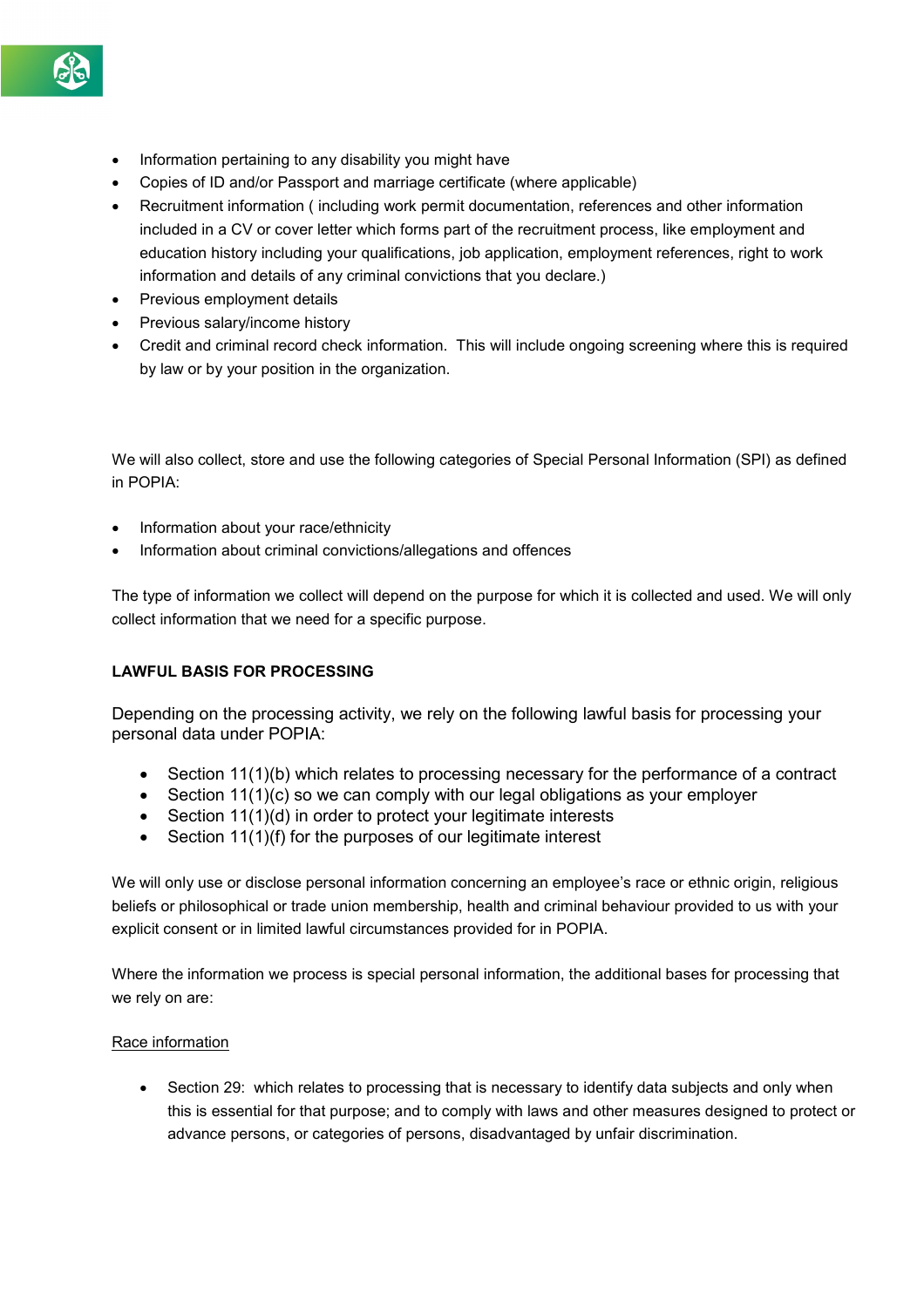

### Health and biometric information

- Section 27: with your consent, and/or
- Section 32: for reasons related to enforcement of contractual obligations, your employment relationship with Old Mutual and /or any other permissible reason under section 32.

#### Criminal behaviour and biometric information

We process information about staff criminal convictions and offences. The lawful basis we rely on to process this data are:

• Section 33: for reasons related to legal obligation and where such information has been obtained in accordance with the law, in accordance with labour legislation and/or any other permissible reason under section 33.

#### **HOW YOUR PERSONAL INFORMATION IS COLLECTED**

We collect personal information about job applicants through the application and recruitment process, either directly from you or sometimes from an employment agency or background check provider. We will sometimes collect additional information from third party sources including referees (for example former employers), social media platforms, credit reference agencies or background check agencies. If you are a secondee, we will collect information from your current employer. Where possible, we will inform you what information you are required to provide to us and what information is optional.

We may also supplement the information that you provide to us with information we receive from other companies in the Old Mutual Group to ensure accurate and updated employee records.

Website usage information is collected using "cookies" which allows us to collect standard internet visitor usage information.

#### **HOW WE USE YOUR INFORMATION**

We will use and process your personal information as part of the employment application process at Old Mutual for the following legitimate or employment related purposes:

- Employment administration and management such as administration of salary, pension and other employment related benefits, the administration of statutory and contractual leave entitlements such as holiday or maternity leave, development and training, performance appraisals, to conduct pay and grading reviews, disciplinary and grievance related processes and other general human resource related processes
- To provide you with access to business services required for your role
- To consider the application for employment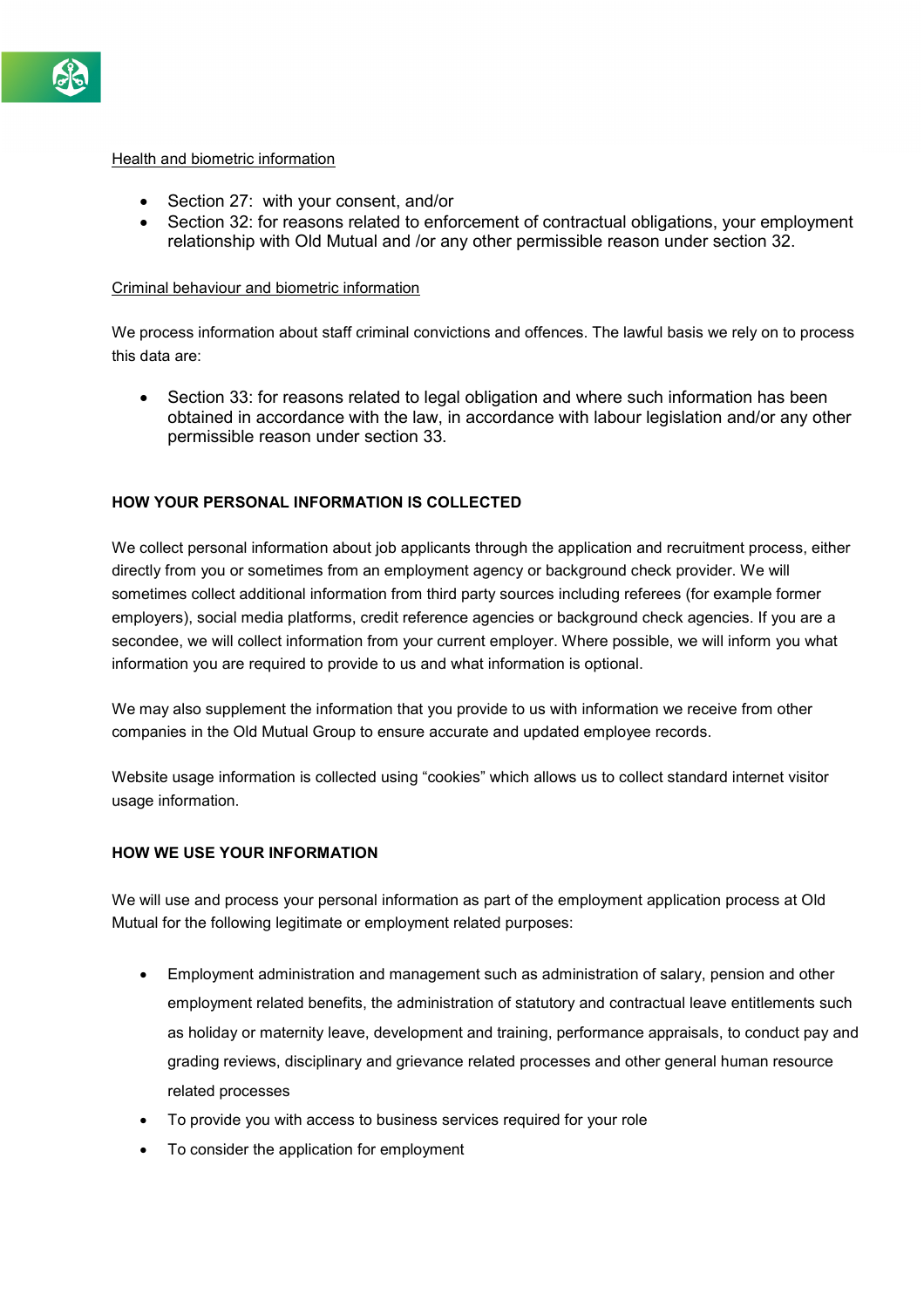

- Compliance with applicable legislation or legal requirements or industry codes applicable to the employer
- To confirm and verify your identity or to verify that you are an authorised user for security purposes
- For the detection and prevention of fraud, crime, money laundering or other malpractice
- To conduct market research or for statistical analysis
- For audit and record keeping purposes
- In connection with legal proceedings

## **TO WHOM WE DISCLOSURE YOUR INFORMATION**

We will not communicate your personal information to third parties unless:

- It is for purposes of credit reference checks or sharing with law enforcement agencies
- Required or authorised by law
- It is disclosed to our service providers who are involved in the delivery of services to our employees (in which event we will have agreements in place with such service providers to ensure the confidentiality and integrity of your personal information)
- We believe it is necessary to protect our rights

## **HOW WE SAFEGUARD YOUR INFORMATION**

We are legally obliged to provide adequate protection for the personal information we hold and to stop unauthorised access and use of personal information. We will, on an ongoing basis, continue to review our security controls and related processes to ensure that your personal information is secure.

Our security policies and procedures cover:

- Physical security;
- Computer and network security;
- Access to personal information;
- Secure communications:
- Security in contracting out activities or functions;
- Retention and disposal of information;
- Acceptable usage of personal information;
- Governance and regulatory issues;
- Monitoring access and usage of private information;
- Investigating and reacting to security incidents.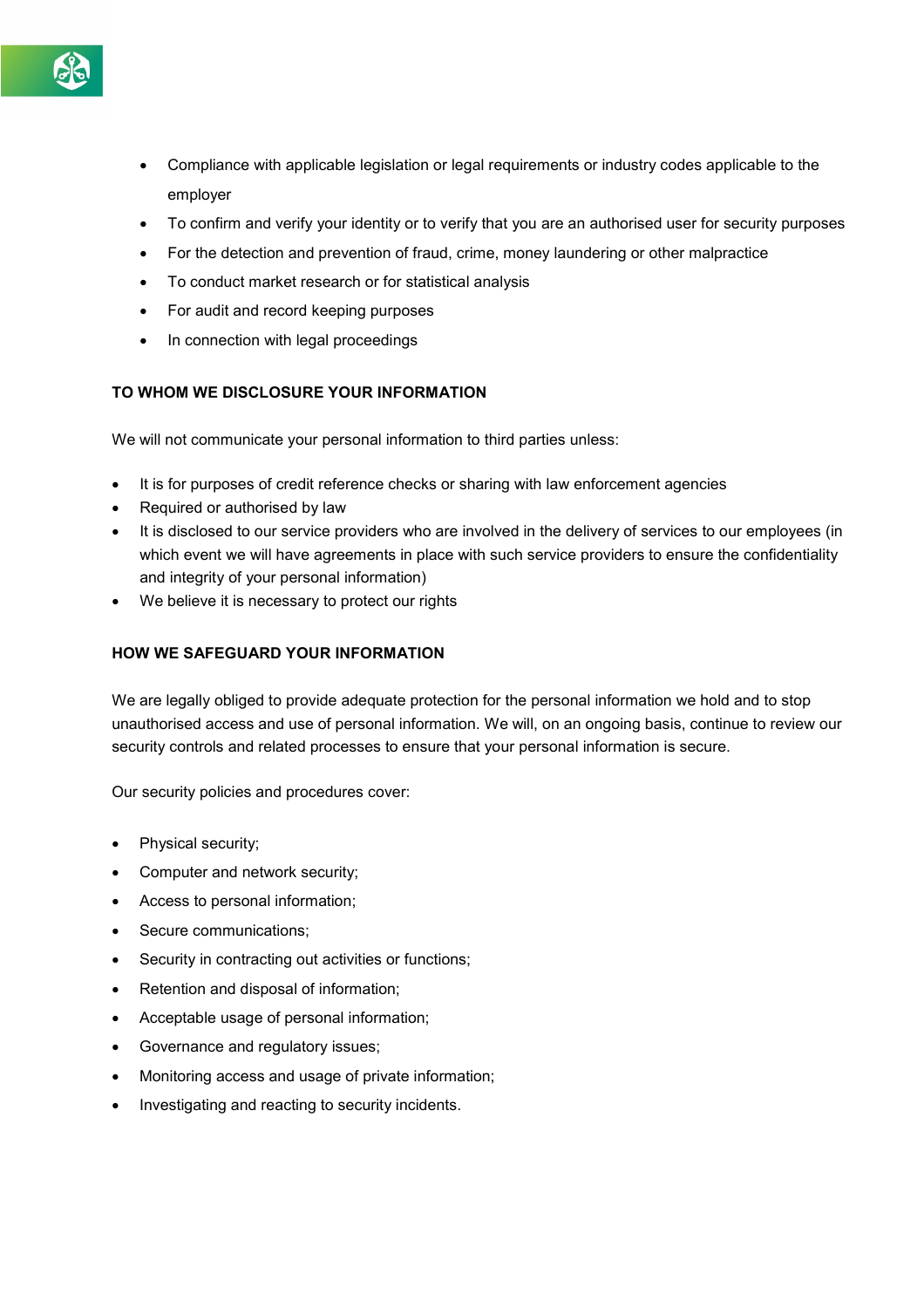

When we contract with third parties, we impose appropriate security, privacy and confidentiality obligations on them to ensure that personal information that we remain responsible for, is kept secure.

## **CROSS BORDER TRANSFER OF INFORMATION**

We may from time to time choose to make use of service providers who resides outside of South Africa and will need to transfer your personal information to another country for processing or storage. Before we transfer any personal information outside of South Africa we will ensure that anyone to whom we pass your personal information agrees to treat your information with the same level of protection as we are obliged to.

### **RETENTION OF PERSONAL INFORMATION**

We will take reasonable measures to ensure that your personal information is not kept for longer than is necessary, unless you have consented that we may keep your personal information for longer. Your personal information will only be kept as long as required by law, or we reasonably requires the record for lawful purposes related to Old Mutual's functions or activities.

## **YOUR RIGHTS: ACCESS TO AND CORRECTION OF YOUR INFORMATION**

You have the right to request a copy of the personal information we hold about you and to request that we correct any errors or delete certain information (subject to legal retention requirements).

We will take all reasonable steps to ensure that all the personal information we hold about you is accurate and kept up to date. To ensure such accuracy, you agree to check your personal information and keep your personal information updated should it change.

### **CHANGES TO THIS NOTICE**

Please note that we may amend this Privacy Notice from time to time. Please check the OM website (www.oldmutual.com\Careers) periodically to inform yourself of any changes.

### **HOW TO CONTACT US**

If you have questions about this Notice or believe we have not adhered to it, or need further information about our privacy practices or wish to give or withdraw consent, exercise preferences or access or correct your personal information, please contact us at the following numbers/addresses:

Yvonne Mkefa: EmployeeRelations@oldmutual.com

## **INFORMATION REGULATOR**

You have the right to complain to the Information Regulator, whose contact details are: